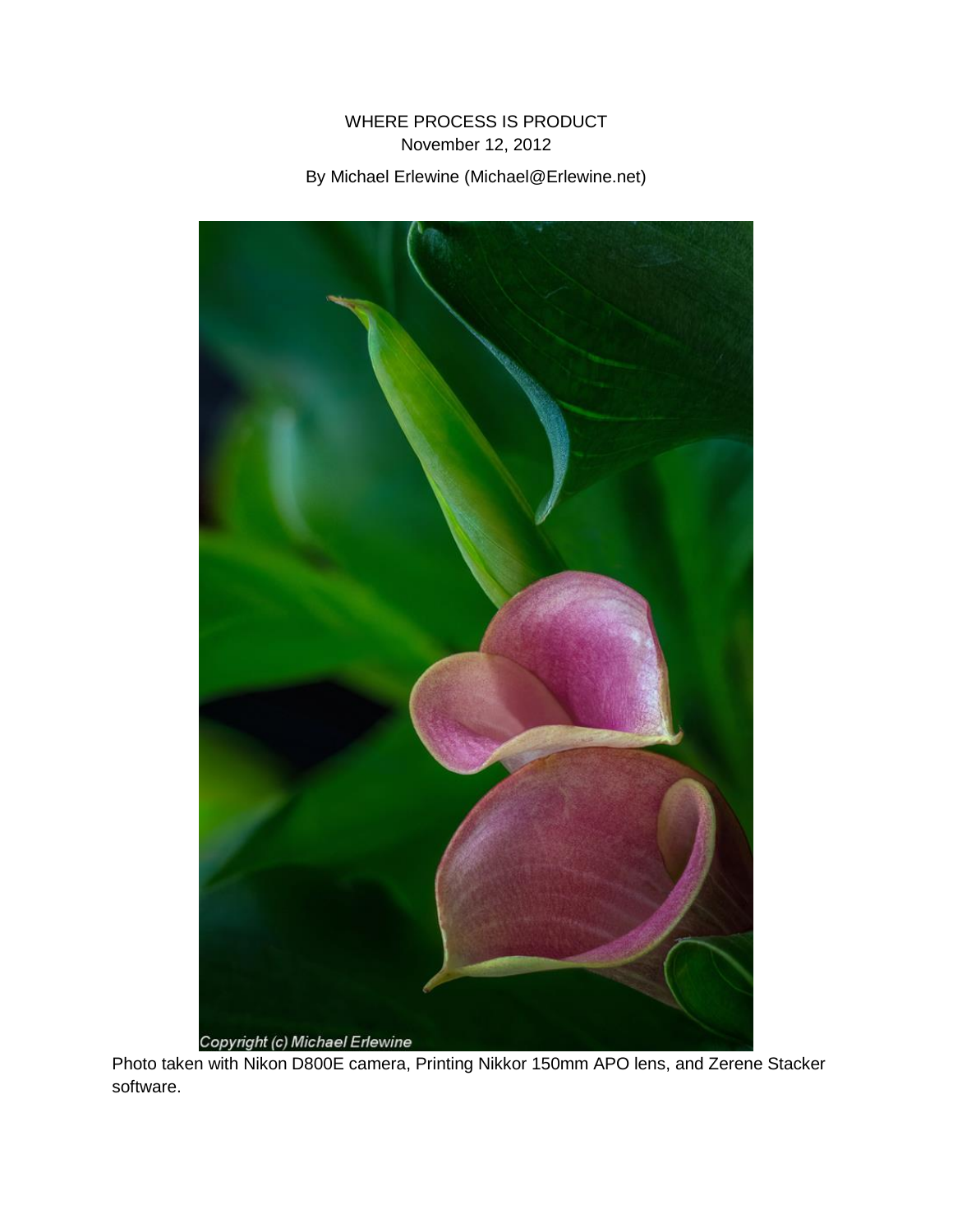Calla Lilies and Cyclamen are evergreen subjects. They never fail me and turn up fairly often at groceries and flower shops. I don't have much to work with these days, as I am pretty much indoors at this point in the year. So what am I working on?

This photo is a good example. I have a very responsive camera, the Nikon D800E, with a full 36 megapixel sensor, plus one of the sharpest lenses ever made, the Printing Nikkor 150mm f/2.8 APO lens, an industrial lens made for the highest-quality copy work.

I am trying to use the extreme sharpness of the Printing Nikkor lens to make certain parts of the photo stand out (like the flowers) to tell the eyes that what they see here is real and, at the same time, to show by the 'bokeh' (out-of-focus areas) that what we see is more than that, like the world of our own mind. If we look beyond the sharpness of the Calla Lilies, we end up peering into a world of shapes and colors that is more dreamlike than everyday reality.

Like most things I do, this is not a finished product, but rather the result of a process, itself the point of it all. Pay attention to the process, and the result takes care of itself. So what is that process?

In this photo the process is pure tedium, and attention to detail. This is not a snapshot, but 153 separate photos, each taken a millimeter or so from the next, so that the flowers (or whatever we choose) are in focus from front to back. And the Calla Lily has a little sharp point to drive this bit of reality home.

Because the aperture used here is somewhat wide, the background is not clearly in focus, but is blurred so that colors and shapes suggest… whatever comes to mind – a mood. These 153 layers are then compiled together using software, preserving the best detail in each layer to create a single image that portrays as much of the subject in focus as I wish, while leaving the rest to stir the imagination.

Unlike an ordinary photo, where we have, by definition, a single point and plane that draws our attention, in this photo there is no single point to capture our attention, and the eye is free to roam around and decide for itself what to look at. The absence of a single point liberates the mind in ways that an ordinary photo cannot do. This process is called "focus stacking."

The art of focus stacking is (at least in my work) to combine realism with the freedom of the imagination. In a way these are like fine-art paintings, which also do not have a single plane and point. Here the effect is similar to the paintings of artist Georgia O'Keefe.

I find this particular process (the process, mind you) of photographing liberating, which is why I do it. I am naturally impatient, so this very slow and careful process is a natural remedy for what ails me, and is thus liberating.

Hopefully you too can see some of the mind-clarifying process in the resulting photos. Yes, nature is beautiful, but beauty, as they say, is in the eye of the beholder. We look outward, but